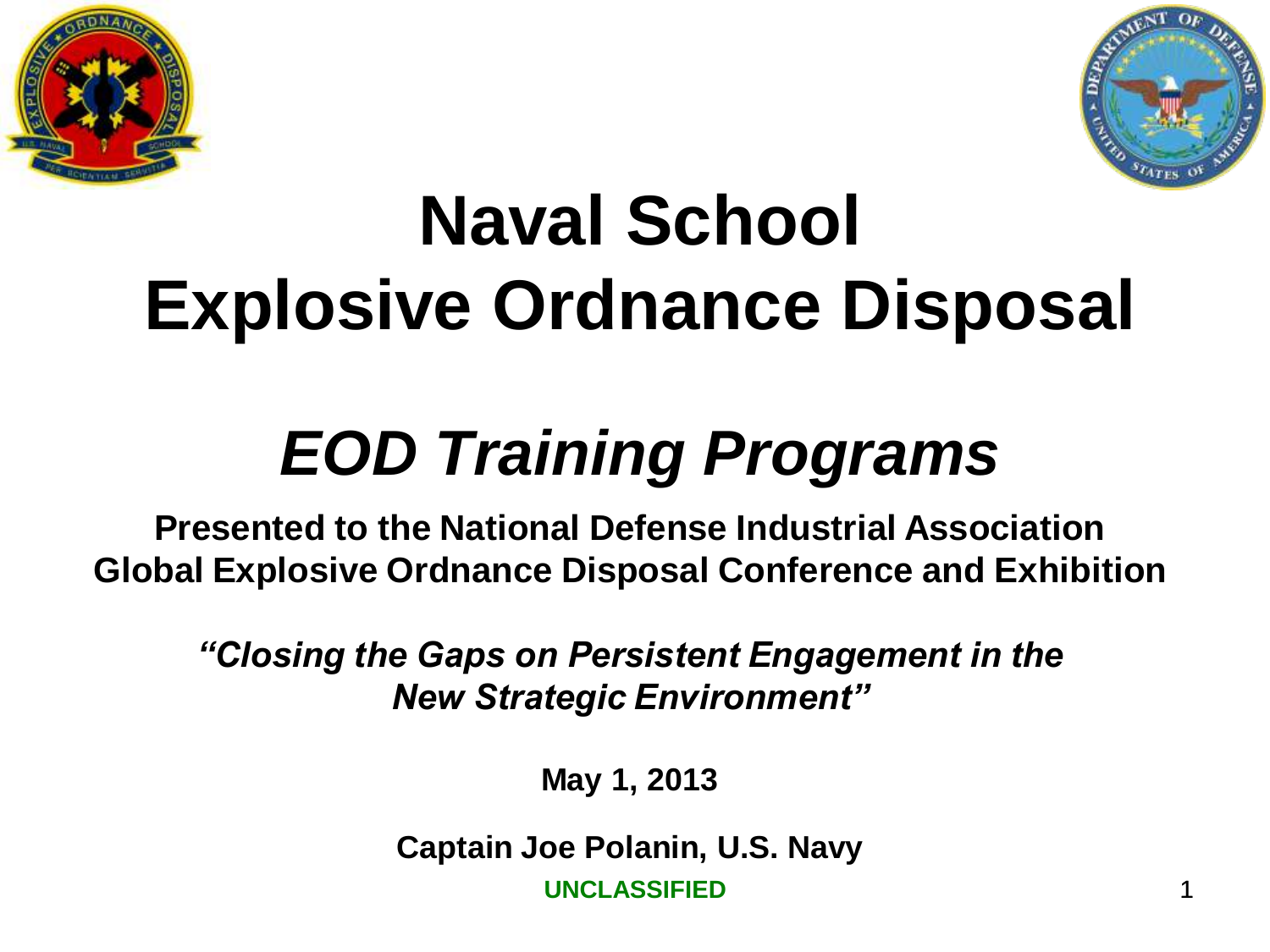

### **Operational Philosophy** *Vision, Mission, Guiding Principles*



- **Responsibilities**
	- *Individual*
	- *Joint*
	- *Common*
- **Lines of Operation**
	- *Basic*
	- *Advanced*
	- *International*



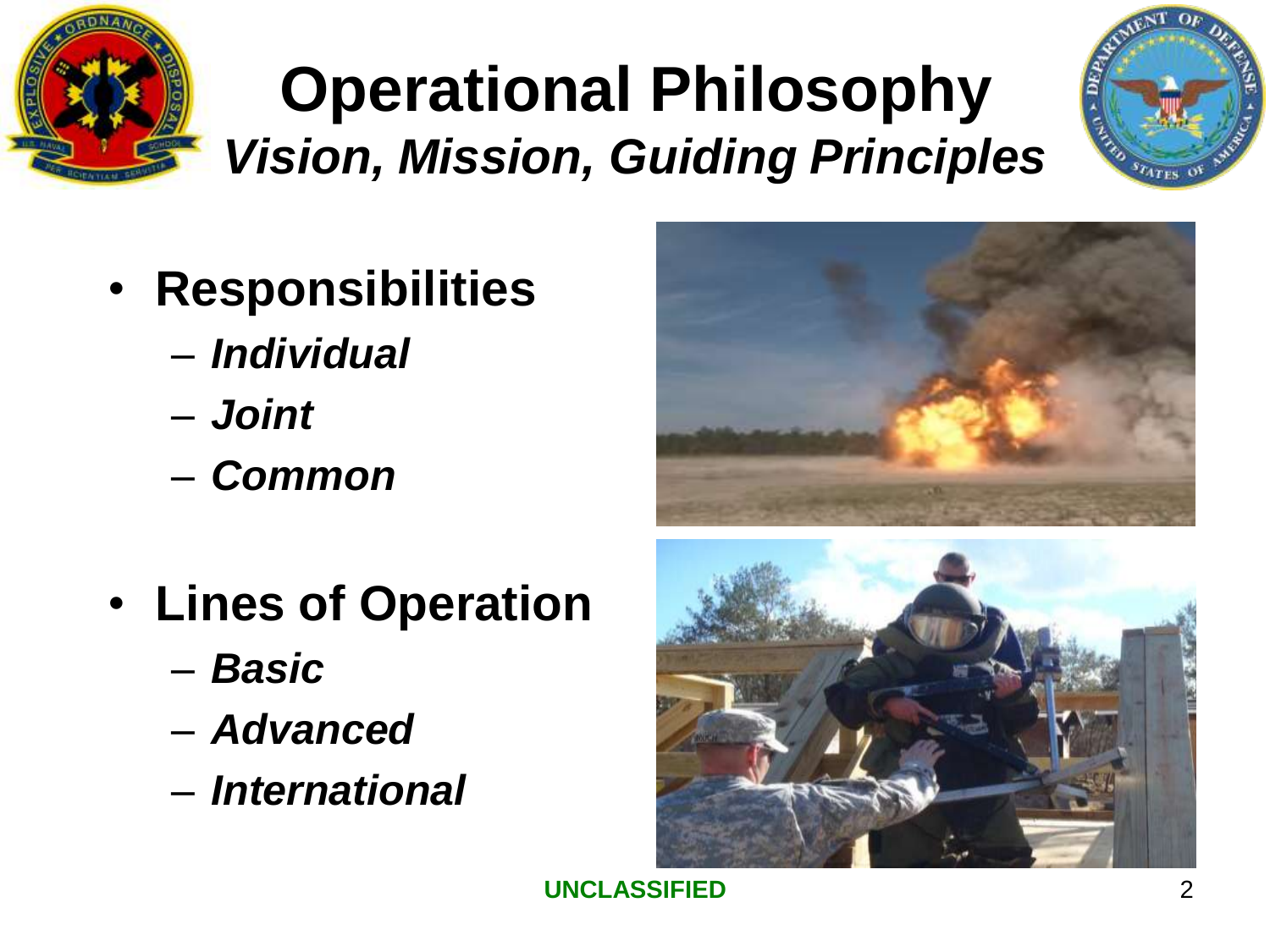

#### **Operational Philosophy** *Key Tasks*



- **Basic**
	- *Sequencing*
	- *HPRR*
- **Advanced**
	- *Partnerships*
	- *HME*
- **International**
	- *Quantity & Quality*
	- *New Initiatives*

**The Training Pyramid:** *The R3 Principle*

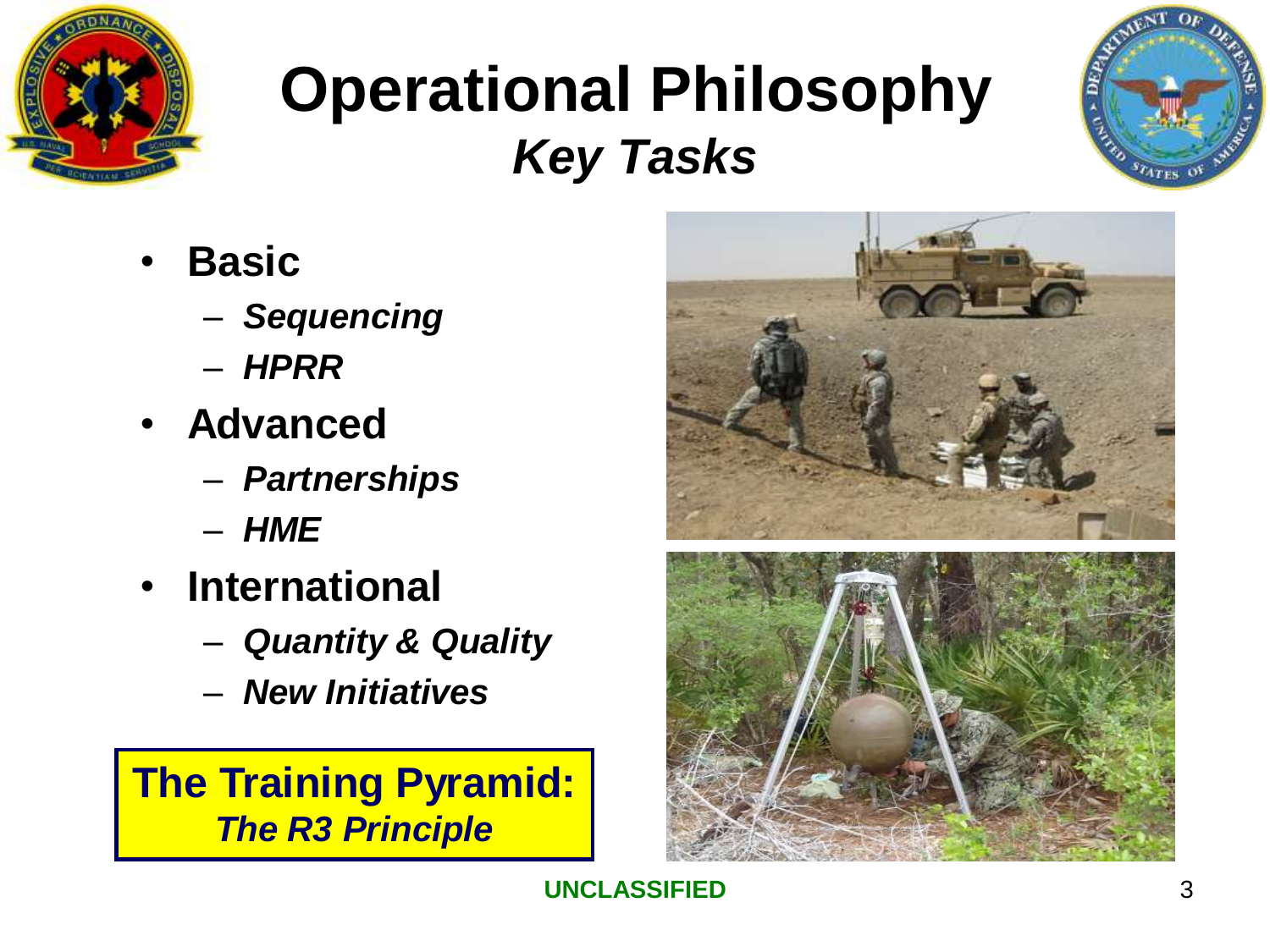

#### **Basic EOD Training** *"A Culture of Combat Readiness"*



- **Curriculum Sequencing**
	- *Crawl, Walk, Run*
	- *"AHA moments"*
	- *HPRR Lessons Learned*
- **Radiological & Nuclear**
	- *Modernization*
	- *Increased Complexity*
	- *Student Comprehension*
- **Underwater Ordnance**
	- *UMCM Proficiency*
	- *Advanced Medicine*
	- *More Diving*



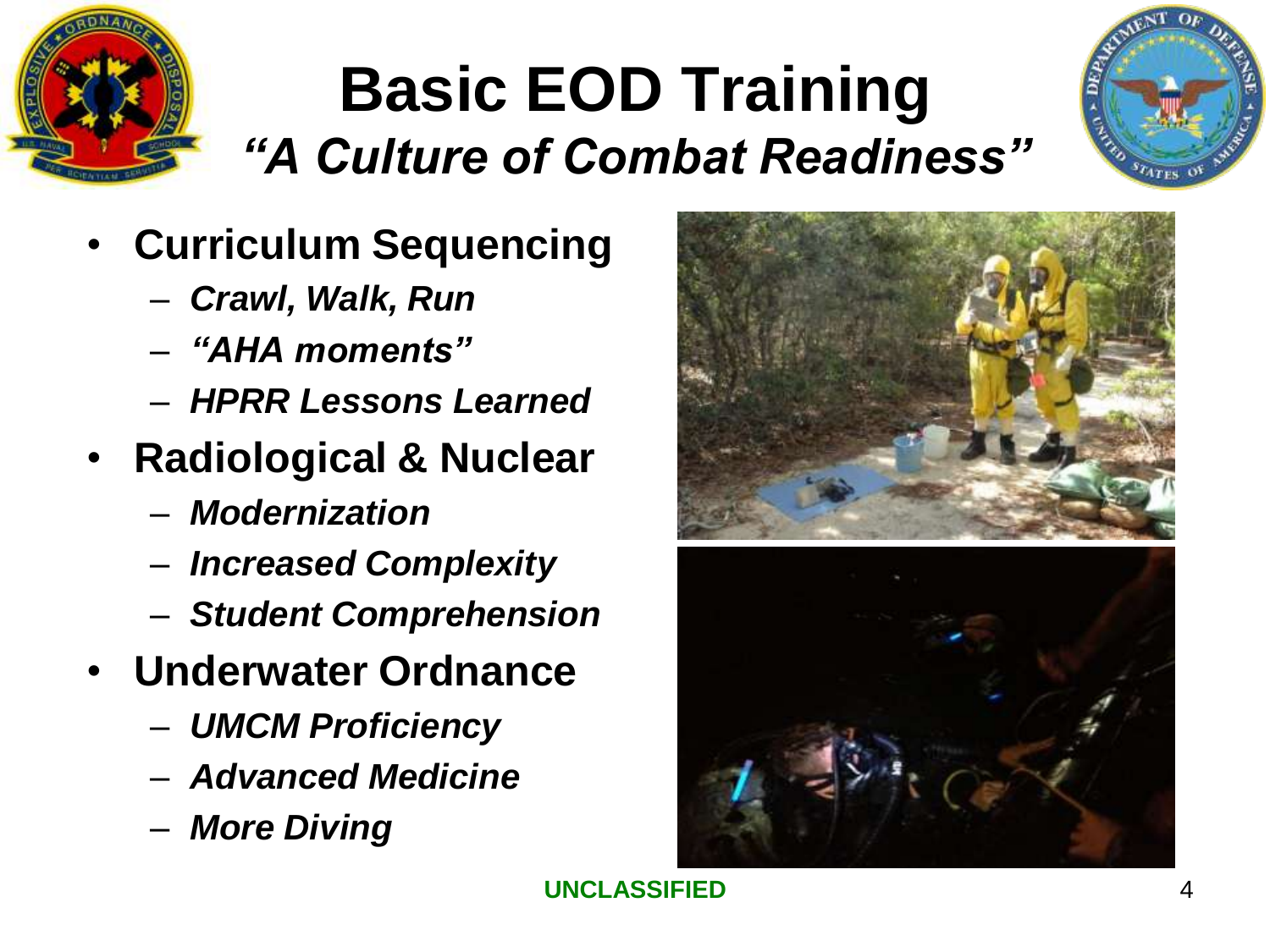

## **Advanced EOD Training** *"Making Sharp Operators Sharper"*



- **Partnerships**
	- *DoE*
	- *DoJ*
	- *DHS*
	- *DoS*





- *Short-term*
- *Enduring*

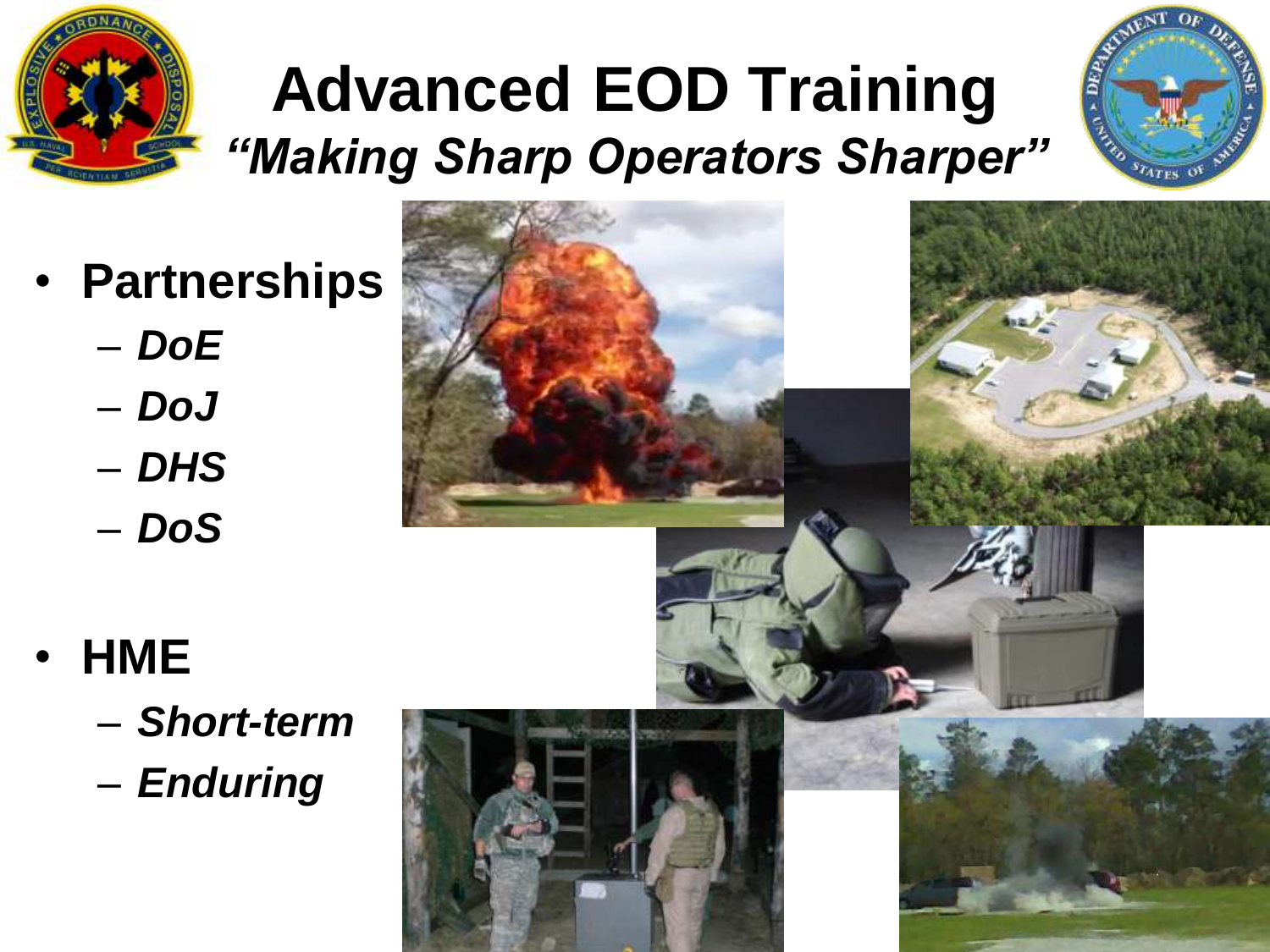

#### **International EOD Training** *"Partner Nation Capacity Building"*



- **Quantity & Quality**
	- *Increased Quotas*
	- *"Firsts"*
- **New Initiatives**
	- *SME Exchanges*
	- *Senior Leader Visits*
	- *Mobile Training*
	- *Partnerships*